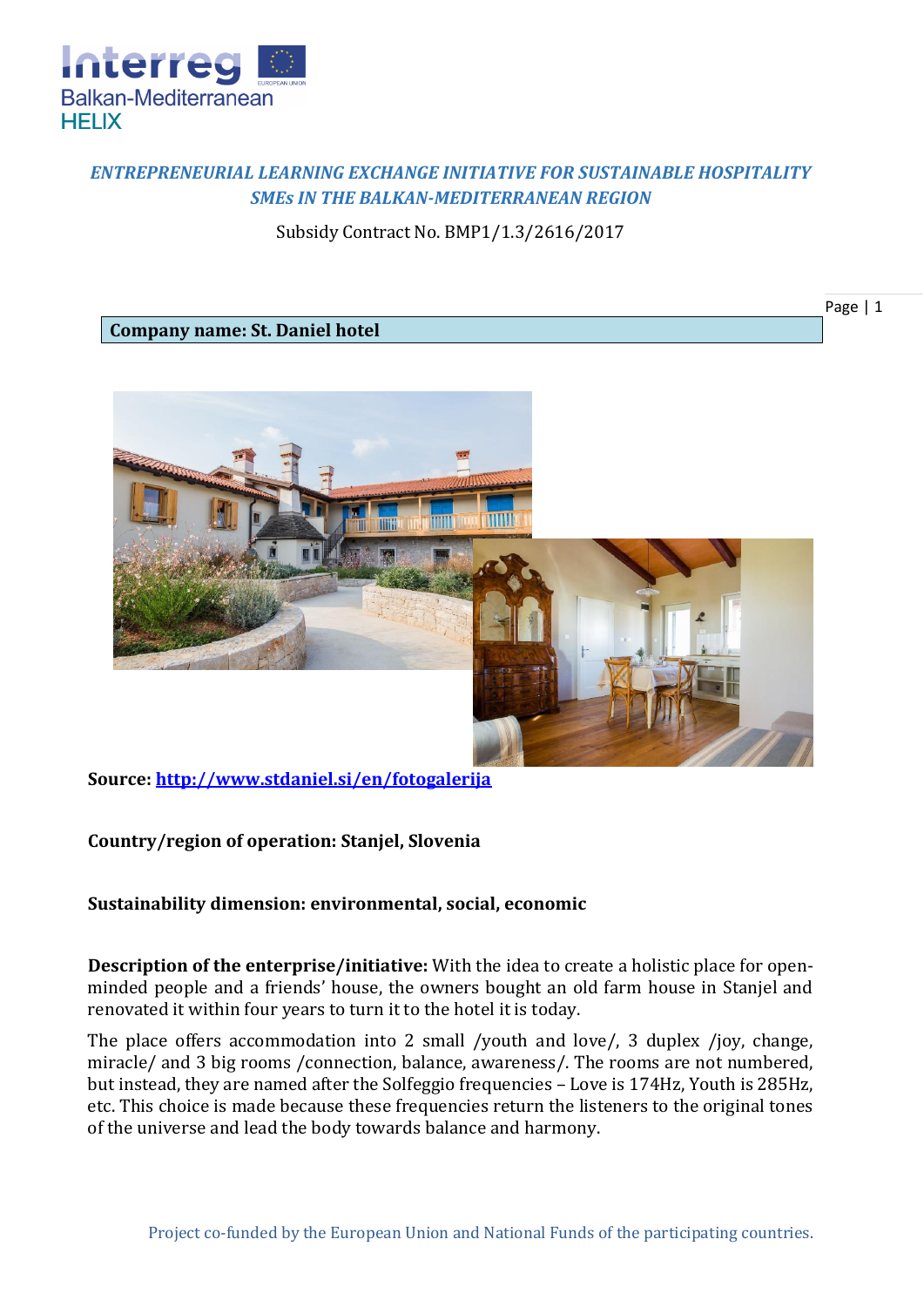

All the lodgings are furnished and decorated in a cozy fashion and with natural materials: faux antique furniture made out of recycled wood, linen bedding that harkens back to the lives of the Karst locals and traditional Slovenian cotton bedding.

The hotel features a bar and a restaurant where everything is prepared with local and organic ingredients.

The additional services provided at the place include spa procedures, horse riding, biking and organization of thematic trails and excursions.

Page | 2

**Social/ community impact sought:** Creating a place where people can feel as they stay at friend's house, and offering a health program "Vita Nova" which includes organic food and a calm place to stay and sleep in a natural and amical environment. The vision of the owners is that everybody, who stays here, should feel well, eat well, drink well, sleep well, move well and think well.

**Stakeholders:** visitors

**Approach applied:** environment-friendly, rural-tourism approach

**Innovation applied:** health-oriented

**Social impact and business results achieved:** St. Daniel is one of the very few places of this kind offering such health programs – the owners have managed to successfully combine the rural tourism with the modern therapeutic and healing programs.

**Financial situation / sustainability of the business model:** The sustainability of the business model is ensured by the utilization of energy-saving and renewable energy resources, the waste and facility management, the promotion of recycling and the use of organic and local products - the "fair trade" (products and materials that are not the result of modern age slavery and come from reliable sources), thus empowering the local community. The hotel is is part of BIO HOTELS which is the largest association of eco-friendly hotels awarding organic label based on rigorous criteria:

- 100% organic food
- 100% organic beverage
- one certified organic natural cosmetic line
- certified organic natural cosmetic in the guest area
- waste-management
- certification by a control agency every year
- environmental awareness